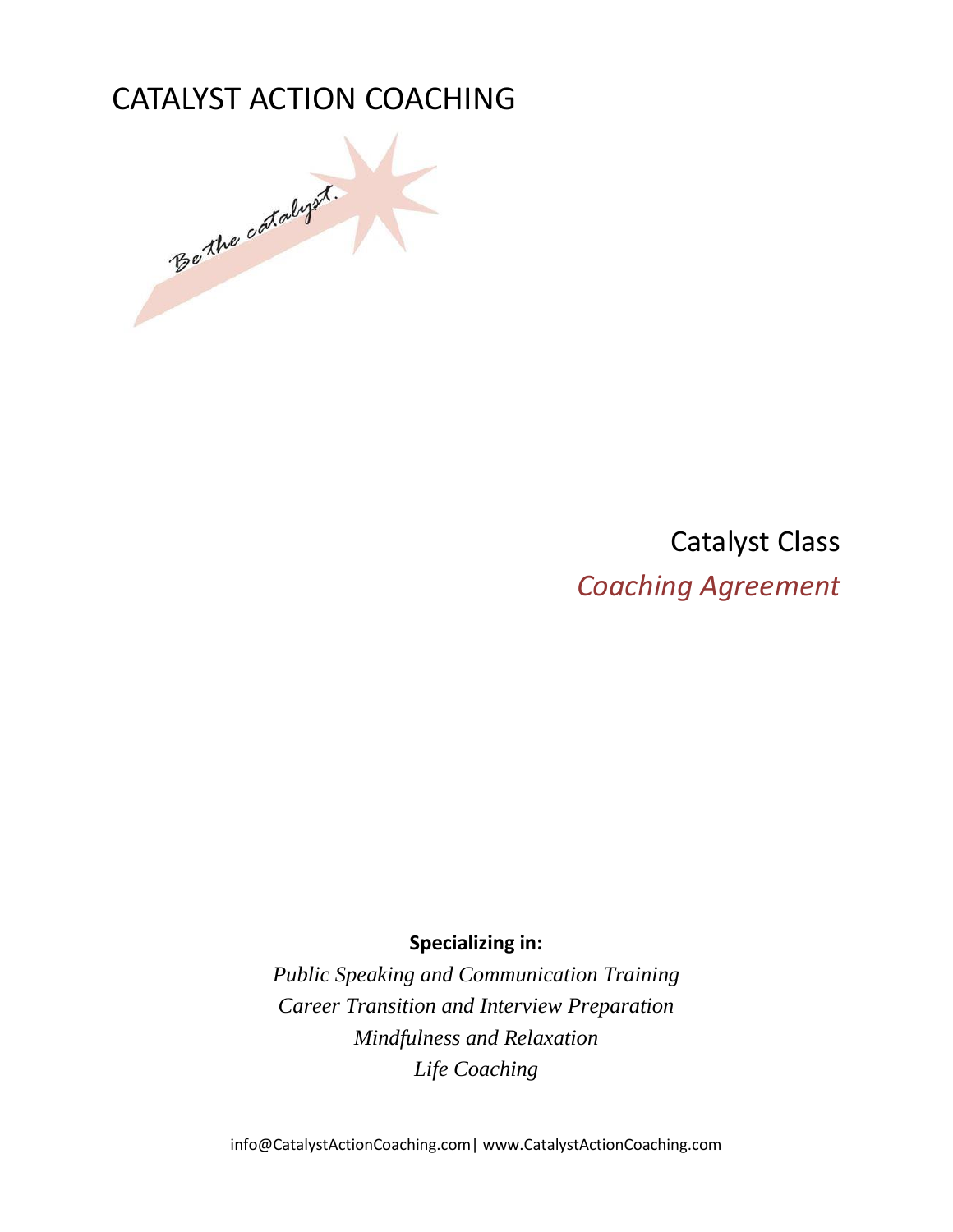# **Coaching Agreement (3-Week Class)**

## Background and Approach to Coaching

I am a Certified Master Coach (CMC) and a Coach Member of the International Coach Federation (ICF) with over ten years of experience in teaching and coaching using individual and group methods and have taught locally and nationally. My coaching specialties include: executive coaching, public speaking training, career transition coaching and interview preparation, and mindfulness. I have over 1000 hours of formal training in mind body methods, mindfulness, and various interdisciplinary methods and an MPA with a concentration in Strategic Planning and Leadership Development. While my approach uses some techniques drawn from various therapeutic disciplines, *I am not a therapist* and am *not trying to practice psychotherapy* using these techniques.

### Structure of Class and Personal Accountability

During the group class, you will be a very active participant in the instruction process. In addition to receiving training, you will be given assignments to complete between sessions to practice various techniques to help you reach your goals. Your commitment to doing this work outside our sessions is crucial to your success. I expect that you will do all of the assignments prior to each lesson. This program will include:

- Three 60-minute lessons offered weekly at the set date and time.
- This program is offered as instructional only and does not provide one on one coaching time. Please bring all of your questions to class and your coach will do her best to answer what is possible within the allotted time within the class.

### Financial Agreement and Reschedules

We have made every effort to accurately represent the Program and its potential. Every individual's success depends on many factors, including his or her background, dedication, desire, motivation, and the nature of the business in which he or she is engaged. You have made a commitment to pay the full amount to Catalyst Action Coaching in exchange for the privilege of participating in the coaching program. Your classes will be scheduled at the onset of your program. This class schedule is a set schedule due to limited availability of your coach. Reschedules and credits are not available for this program.

### Confidentiality and Emergency Situations

The Company (Catalyst Action Coaching and Coach Rebecca Cooley) respects your privacy and we must insist that you also respect our privacy. In the course of participation in the Program, confidential and proprietary information, plans, ideas, and trade secrets will be revealed by the Company and by participants. You agree that you will not disclose such information to any person or entity outside of discussions at the Program sessions and will not use any confidential or proprietary materials acquired by you through the Program for any purpose whatsoever outside of the Program, whether commercial, educational, or otherwise. You acknowledge that all